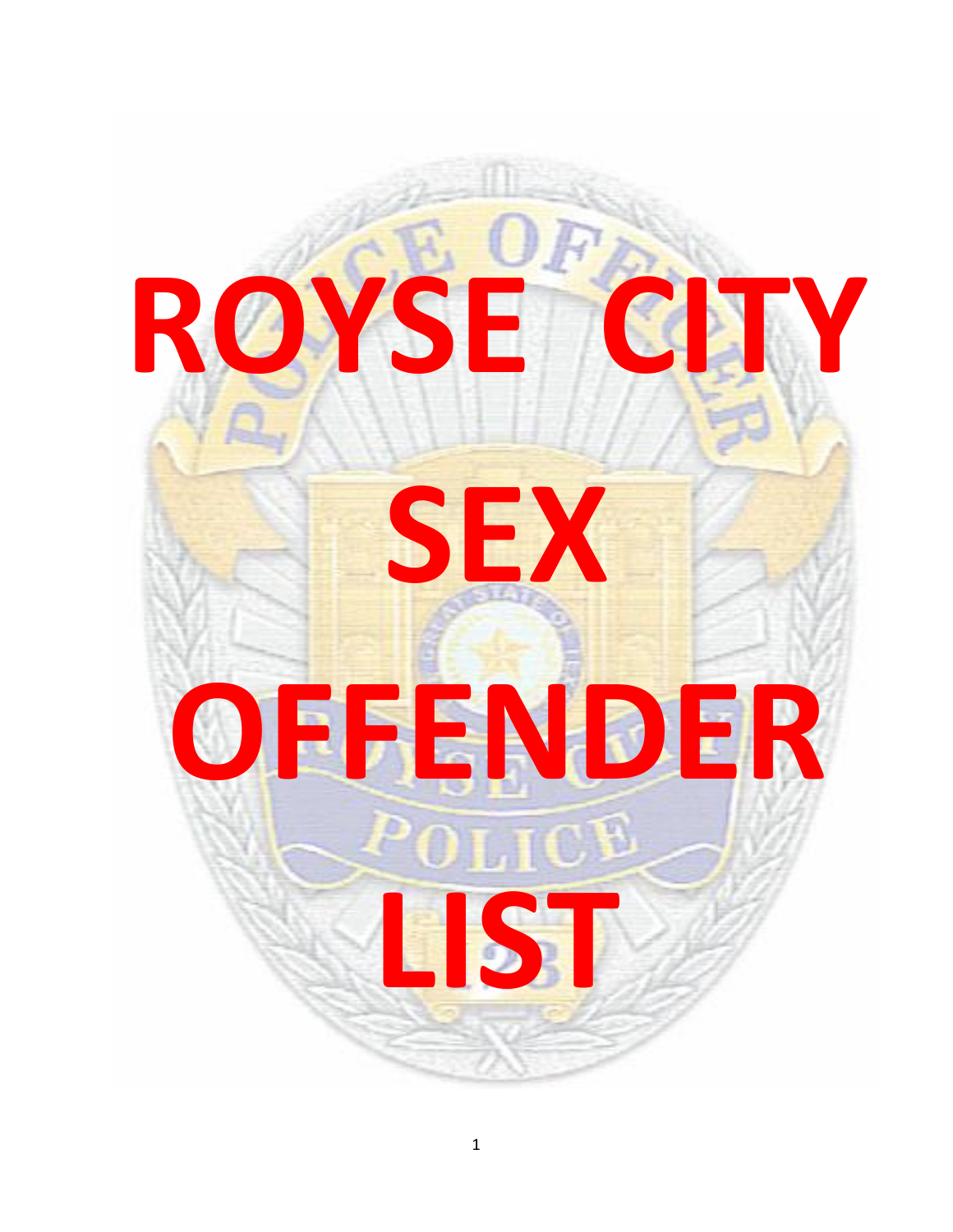

# **ASHFORD, VICTORIA, LYNN**

**Address**: 1613 Lesli Dr. Royse City, TX. 75189

**Victim:** 15 Year Old - Female

**Offense:** (1) Sexual Assault of a Child

 (2) Online Solicitation of a Minor - Sexual **Conduct** 

**Description**: Height: 5'09 Weight: 185

Hair: Blonde Eyes: Blue



## **BOSTWICK, JACOB, J**

#### **Address**: **INCARCERATED**

**Victim:** 10 Year Old - Male

**Offense:** (1) Injury to Child, Elderly, or Disabled Individual with Intent to Cause Bodily Injury

**Description**: Height: 5'10 Weight: 150

Hair: Brown Eyes: Hazel



## **DAVIDSON, TIMOTHY, JOE**

**Address**: 901 Stedham St. Royse City, TX. 75189

**Victim:** 12 Year Old - Female

**Offense:** (1) Indecency with a Child – Sexual Contact

**Description**: Height: 5'07 Weight: 210 Hair: White Eyes: Green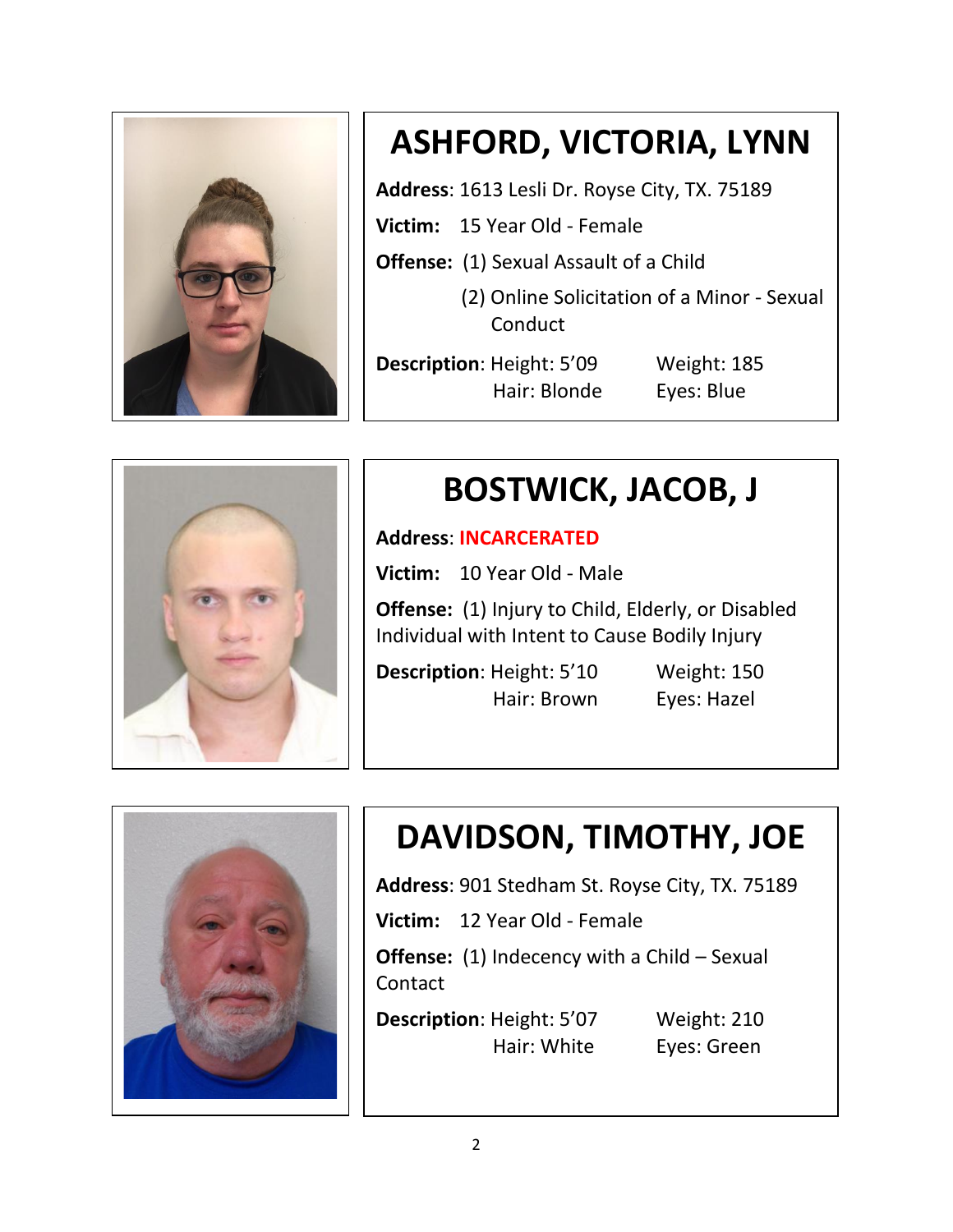

## **GLOVER, DARRELL, GLENN**

**Address**: American Inn Motel - 300 E IH 30 RM 117 Royse City, TX. 75189

**Victim:** 13 Year Old - Female

**Offense:** (1) Indecency with a Child – Sexual **Contact** 

**Description**: Height: 5'11 Weight: 165

Hair: Gray Eyes: Brown



#### **HARRIS, RICKY, DALE**

**Address**: 251 FM 1138, Royse City, TX. 75189

**Victim:** 16 Year Old - Female

**Offense:** (1) Indecency with a Child – Sexual Contact

**Description**: Height: 5'08 Weight: 167

Hair: Bald Eyes: Brown



## **HETCHLER, ROBERT, DWAYNE**

**Address**: 325 West Creek Royse City, TX. 75189

**Victim:** 42 Year Old - Female

**Offense:** (1) Sexual Assault

**Description**: Height: 6'01 Weight: 205

Hair: Brown Eyes: Brown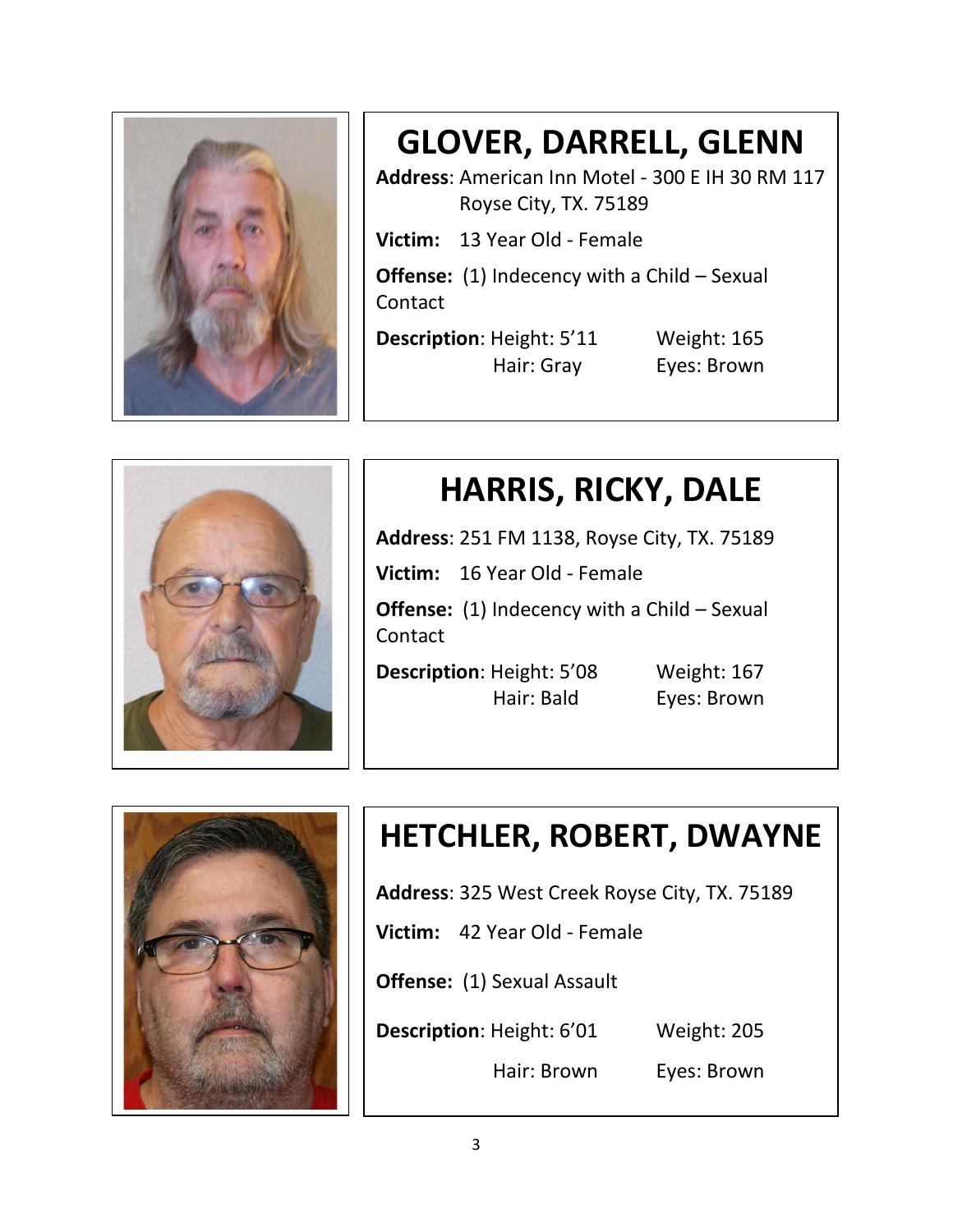

# **JOHNSON, ERIC, JOE**

**Address**: 1016 Joe Baley St. Royse City, TX. 75189 **Victim:** 30 Year Old - Female **Offense:** (1) Sexual Assault **Description**: Height: 5'07 Weight: 148 Hair: Black Eyes: Brown



## **KNEAREM, CLINT, ANTHONY**

**Address**: 1524 Brandon Dr. Royse City, TX. 75189

**Victim:** 15 Year Old - Female

**Offense:** (1) Indecency with a Child By Exposure

**Description**: Height: 6'03 Weight: 190 Hair: Blonde Eyes: Blue



## **MAHON, DOUGLAS, GLEN**

**Address**: **INCARCERATED**

**Victim:** 12 Year Old - Female

**Offense:** (1) Indecency with a Child – Sexual Contact

**Description**: Height: 5'07 Weight: 160 Hair: Brown Eyes: Blue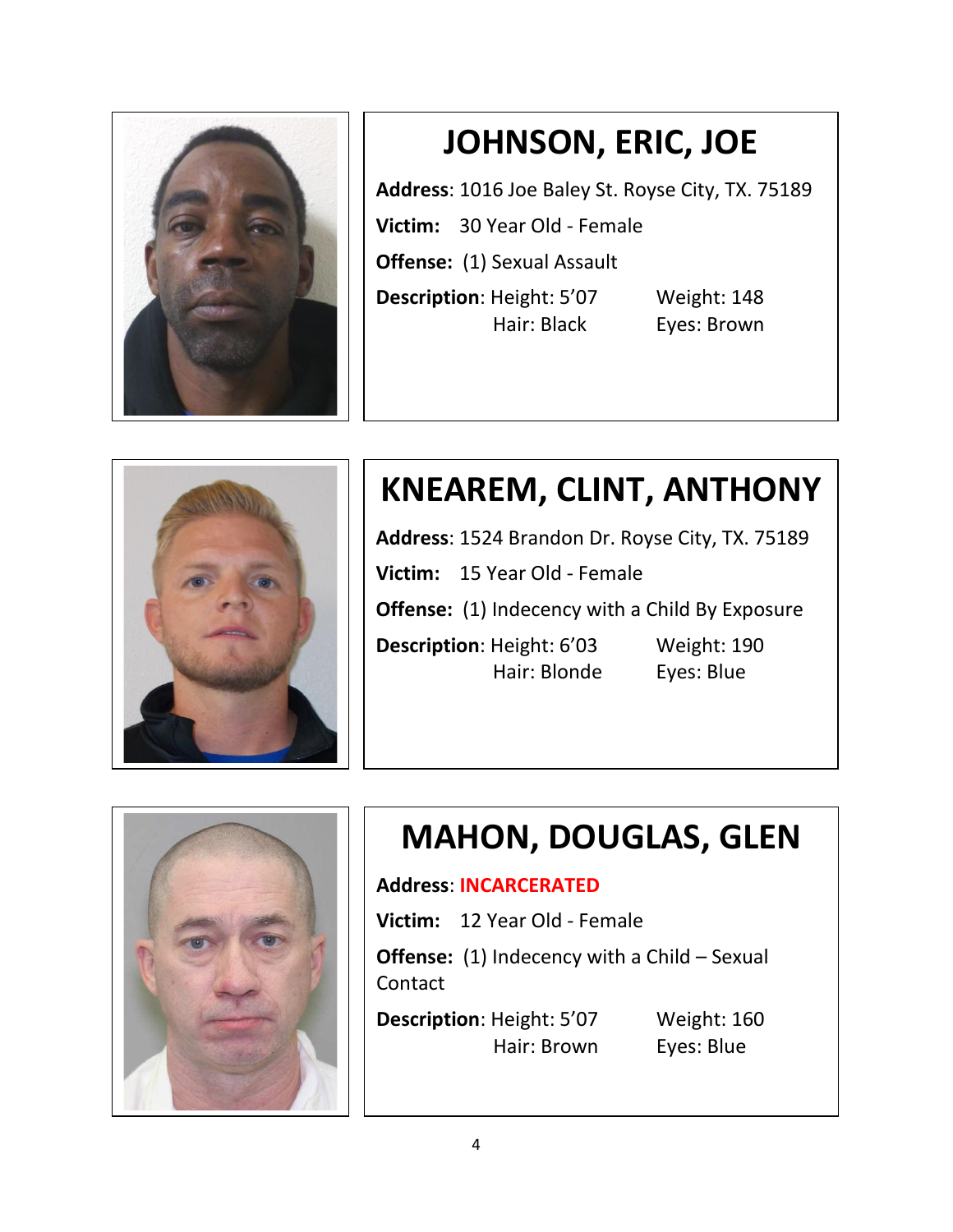

## **MIKULENKA, RAUL, JR**

#### **Address**: **INCARCERATED**

**Victim:** Unknown - Male

**Offense:** (1) Deviate Sexual Assault

**Description**: Height: 5'08 Weight: 155

Hair: Brown Eyes: Hazel



#### **PARREIRA, LARRY, JOSEPH**

**Address**: 225 Rowdy Dr. Royse City, TX. 75189 **Victim:** 15 Year Old - Female **Offense:** (1) Penetration by Force - Foreign Object **Description**: Height: 5'10 Weight: 215 Hair: Gray Eyes: Brown



#### **RAGAN, BILLY, WAYNE**

**Address**: **INCARCERATED**

**Victim:** 9 Year Old - Female **Offense:** (1) Sexual Assault of a Child

**Description**: Height: 5'06 Weight: 140

Hair: White Eyes: Blue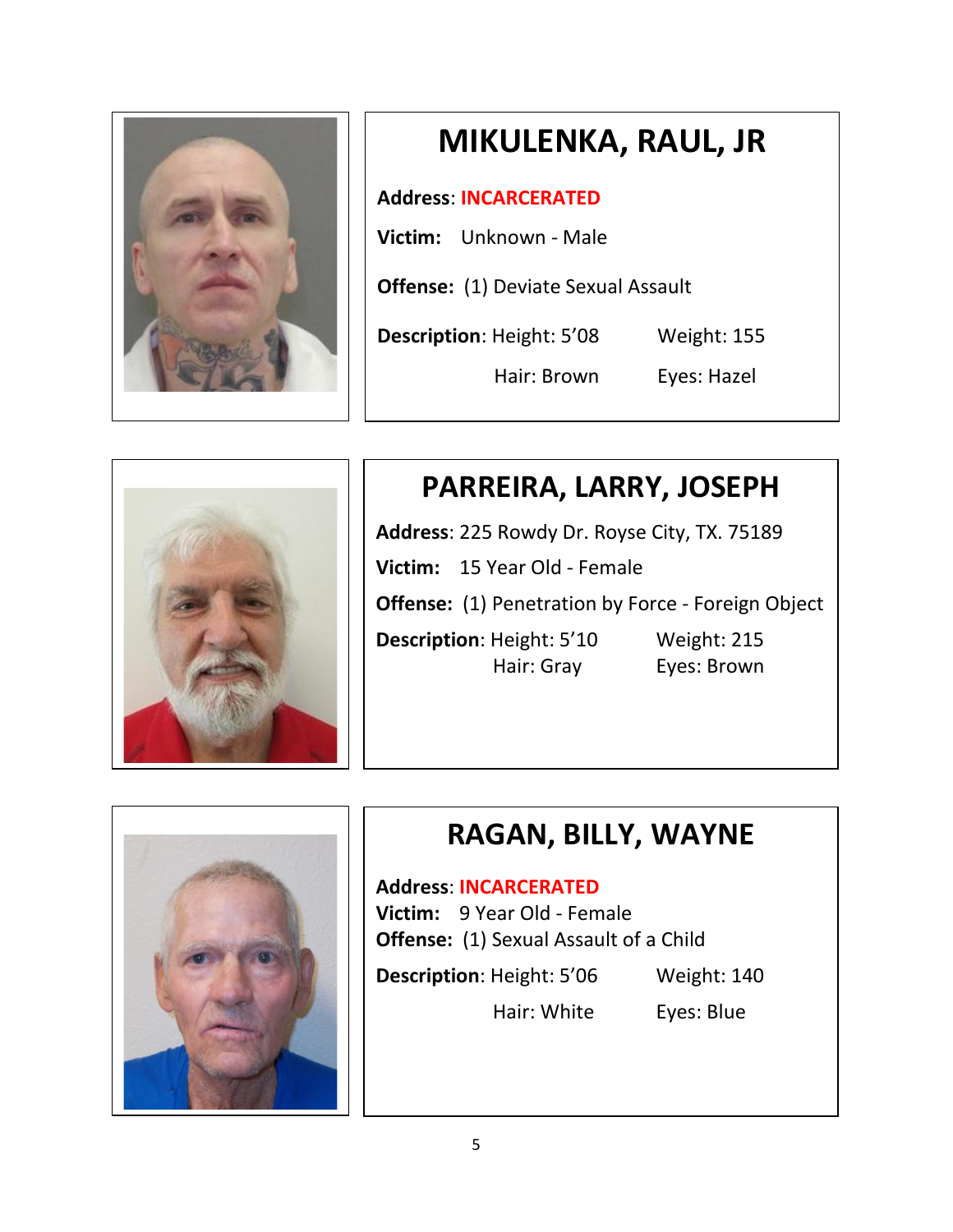

#### **RIDLEY, SEDRIC, LAMAR**

**Address**: 730 Barbary Ln. Royse City, TX. 75189 **Victim:** 33 Year Old - Female **Offense:** (1) Sexual Assault **Description**: Height: 5'11 Weight: 190 Hair: Black Eyes: Brown



#### **SCHOOLCROFT, BYRON, WAYNE**

**Address**: 800 Mackenzie Dr. Royse City, TX. 75189 **Victim:** 11 Year Old - Female **Offense:** (1) Molestation of a Child **Description**: Height: 5'06 Weight: 180 Hair: Bald Eyes: Blue



## **SINGH, DAVID**

**Address**: **INCARCERATED**

**Victim:** 16 Year Old - Female

**Offense:** (1) Sexual Assault of a Child

**Description**: Height: 5'07 Weight: 210 Hair: Black Eyes: Brown